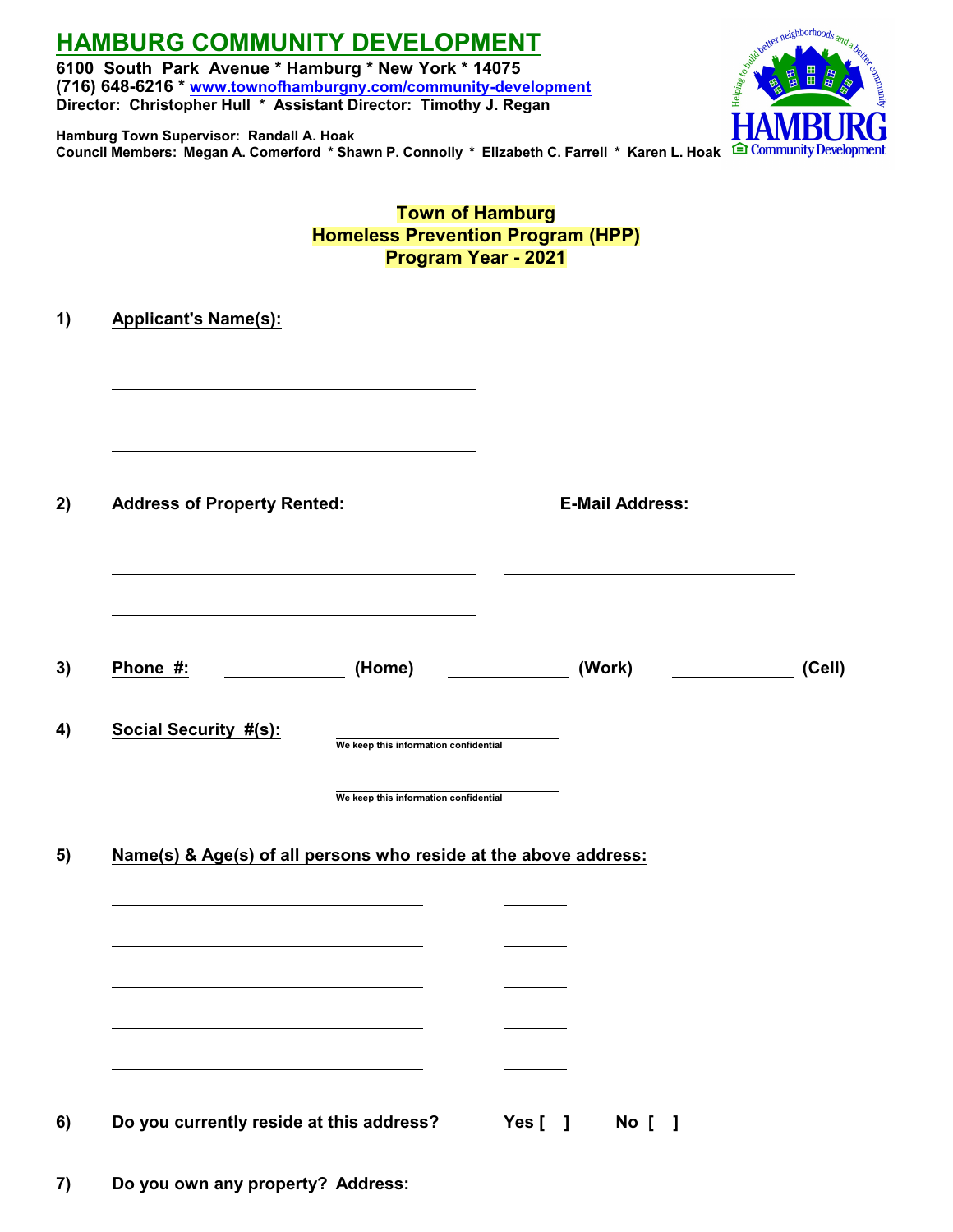# **8) Employment Record for all persons over 18:**

| <b>Applicant(s)</b><br><b>Employer's Name:</b>        |                                                                                                                                                                                                                               |
|-------------------------------------------------------|-------------------------------------------------------------------------------------------------------------------------------------------------------------------------------------------------------------------------------|
| <b>Employer's Address:</b>                            |                                                                                                                                                                                                                               |
|                                                       |                                                                                                                                                                                                                               |
| <b>Employer's Name:</b>                               |                                                                                                                                                                                                                               |
| <b>Employer's Address:</b>                            | the control of the control of the control of the control of the control of the control of the control of the control of the control of the control of the control of the control of the control of the control of the control |
|                                                       |                                                                                                                                                                                                                               |
| <b>Employer's Name:</b>                               |                                                                                                                                                                                                                               |
| <b>Employer's Address:</b>                            |                                                                                                                                                                                                                               |
|                                                       |                                                                                                                                                                                                                               |
| <b>Employer's Name:</b>                               |                                                                                                                                                                                                                               |
| <b>Employer's Address:</b>                            |                                                                                                                                                                                                                               |
|                                                       |                                                                                                                                                                                                                               |
|                                                       | What Homeless Prevention Program (HPP) measures are you applying for?                                                                                                                                                         |
|                                                       |                                                                                                                                                                                                                               |
|                                                       |                                                                                                                                                                                                                               |
|                                                       |                                                                                                                                                                                                                               |
|                                                       |                                                                                                                                                                                                                               |
| <b>Gross Annual Income for Household:</b>             | $\frac{1}{2}$                                                                                                                                                                                                                 |
|                                                       | See Exhibit "A" for required income documentation (provide copies only).                                                                                                                                                      |
| <b>Total Number of Persons Residing in Household:</b> | <u> 1980 - Johann Barbara, martxa a</u>                                                                                                                                                                                       |
| Number of children under the age of eighteen (18)     |                                                                                                                                                                                                                               |
|                                                       |                                                                                                                                                                                                                               |
| <b>Additional/other important information:</b>        |                                                                                                                                                                                                                               |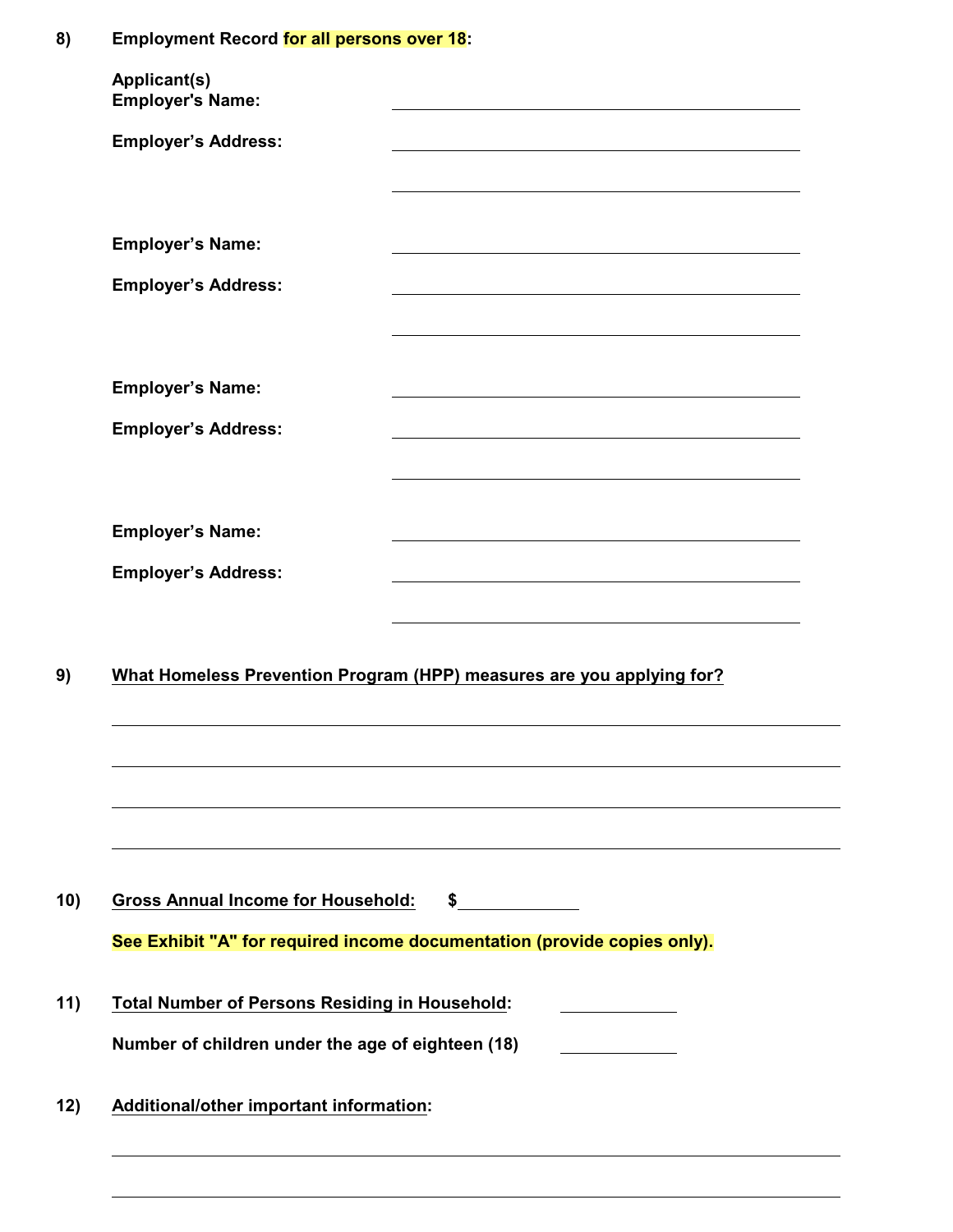# **CONFIDENTIAL FINANCIAL STATUS REPORT**

| Applicant(s) Name(s):                                                                                                |                                                                                                                                                                                                                                                                                                                                                                                                                                 |                                                                                                                                                                                                                                                                                                                                                                                                                                 |                          |
|----------------------------------------------------------------------------------------------------------------------|---------------------------------------------------------------------------------------------------------------------------------------------------------------------------------------------------------------------------------------------------------------------------------------------------------------------------------------------------------------------------------------------------------------------------------|---------------------------------------------------------------------------------------------------------------------------------------------------------------------------------------------------------------------------------------------------------------------------------------------------------------------------------------------------------------------------------------------------------------------------------|--------------------------|
| Address:                                                                                                             |                                                                                                                                                                                                                                                                                                                                                                                                                                 |                                                                                                                                                                                                                                                                                                                                                                                                                                 |                          |
| Number of children living within the dwelling:                                                                       |                                                                                                                                                                                                                                                                                                                                                                                                                                 | the control of the control of the control of the control of the control of the control of the control of the control of the control of the control of the control of the control of the control of the control of the control                                                                                                                                                                                                   |                          |
| Total GROSS Monthly income for entire household:                                                                     |                                                                                                                                                                                                                                                                                                                                                                                                                                 | $\frac{1}{2}$                                                                                                                                                                                                                                                                                                                                                                                                                   |                          |
|                                                                                                                      |                                                                                                                                                                                                                                                                                                                                                                                                                                 | ,我们也不会有什么。""我们的人,我们也不会有什么?""我们的人,我们也不会有什么?""我们的人,我们也不会有什么?""我们的人,我们也不会有什么?""我们的人<br><b>LIABILITIES</b>                                                                                                                                                                                                                                                                                                                          |                          |
| Rent Payment(s): [ ]Yes [ ]No Current Monthly Rent \$                                                                |                                                                                                                                                                                                                                                                                                                                                                                                                                 |                                                                                                                                                                                                                                                                                                                                                                                                                                 |                          |
| Delinquent in Rent Payment(s): [ ]Yes [ ]No Current Delinquent Amount __________                                     |                                                                                                                                                                                                                                                                                                                                                                                                                                 |                                                                                                                                                                                                                                                                                                                                                                                                                                 |                          |
|                                                                                                                      |                                                                                                                                                                                                                                                                                                                                                                                                                                 |                                                                                                                                                                                                                                                                                                                                                                                                                                 |                          |
| Homeowners Insurance: [ ]No   [ ] Yes \$ ____________ Month / Year                                                   |                                                                                                                                                                                                                                                                                                                                                                                                                                 |                                                                                                                                                                                                                                                                                                                                                                                                                                 |                          |
|                                                                                                                      |                                                                                                                                                                                                                                                                                                                                                                                                                                 | <b>Utilities:</b>                                                                                                                                                                                                                                                                                                                                                                                                               |                          |
| Heat: [ ]Natural Gas [ ]Oil [ ]Electric                                                                              |                                                                                                                                                                                                                                                                                                                                                                                                                                 | \$ /Month - # of months in default?                                                                                                                                                                                                                                                                                                                                                                                             |                          |
| Electric:                                                                                                            |                                                                                                                                                                                                                                                                                                                                                                                                                                 | \$ /Month - # of months in default?                                                                                                                                                                                                                                                                                                                                                                                             |                          |
| Water:                                                                                                               | \$                                                                                                                                                                                                                                                                                                                                                                                                                              | /Month - # of months in default?                                                                                                                                                                                                                                                                                                                                                                                                |                          |
| Phone:                                                                                                               | \$                                                                                                                                                                                                                                                                                                                                                                                                                              | /Month - # of months in default?                                                                                                                                                                                                                                                                                                                                                                                                |                          |
| <b>TOTAL Average Utility Costs/Month:</b>                                                                            | \$                                                                                                                                                                                                                                                                                                                                                                                                                              |                                                                                                                                                                                                                                                                                                                                                                                                                                 |                          |
|                                                                                                                      |                                                                                                                                                                                                                                                                                                                                                                                                                                 | <b>CREDITORS OWED:</b>                                                                                                                                                                                                                                                                                                                                                                                                          |                          |
| Creditor:                                                                                                            | Monthly Payment:                                                                                                                                                                                                                                                                                                                                                                                                                | <b>Balance Due: Current or Past Due</b>                                                                                                                                                                                                                                                                                                                                                                                         |                          |
|                                                                                                                      | $\begin{array}{c c} \uparrow \end{array}$                                                                                                                                                                                                                                                                                                                                                                                       | $\frac{1}{2}$                                                                                                                                                                                                                                                                                                                                                                                                                   | [ ] Current [ ] Past Due |
| <u> Alexandria de la contrada de la contrada de la contrada de la contrada de la contrada de la contrada de la c</u> | $\frac{1}{\sqrt{1-\frac{1}{2}}}\frac{1}{\sqrt{1-\frac{1}{2}}}\frac{1}{\sqrt{1-\frac{1}{2}}}\frac{1}{\sqrt{1-\frac{1}{2}}}\frac{1}{\sqrt{1-\frac{1}{2}}}\frac{1}{\sqrt{1-\frac{1}{2}}}\frac{1}{\sqrt{1-\frac{1}{2}}}\frac{1}{\sqrt{1-\frac{1}{2}}}\frac{1}{\sqrt{1-\frac{1}{2}}}\frac{1}{\sqrt{1-\frac{1}{2}}}\frac{1}{\sqrt{1-\frac{1}{2}}}\frac{1}{\sqrt{1-\frac{1}{2}}}\frac{1}{\sqrt{1-\frac{1}{2}}}\frac{1}{\sqrt{1-\frac{$ | $\frac{1}{\sqrt{1-\frac{1}{2}}}\frac{1}{\sqrt{1-\frac{1}{2}}}\frac{1}{\sqrt{1-\frac{1}{2}}}\frac{1}{\sqrt{1-\frac{1}{2}}}\frac{1}{\sqrt{1-\frac{1}{2}}}\frac{1}{\sqrt{1-\frac{1}{2}}}\frac{1}{\sqrt{1-\frac{1}{2}}}\frac{1}{\sqrt{1-\frac{1}{2}}}\frac{1}{\sqrt{1-\frac{1}{2}}}\frac{1}{\sqrt{1-\frac{1}{2}}}\frac{1}{\sqrt{1-\frac{1}{2}}}\frac{1}{\sqrt{1-\frac{1}{2}}}\frac{1}{\sqrt{1-\frac{1}{2}}}\frac{1}{\sqrt{1-\frac{$ | [ ] Current [ ] Past Due |
| <u> 1989 - Johann Barbara, martin amerikan ba</u>                                                                    | $\begin{array}{c c} \uparrow \end{array}$                                                                                                                                                                                                                                                                                                                                                                                       | $\frac{1}{\sqrt{1-\frac{1}{2}}}\frac{1}{\sqrt{1-\frac{1}{2}}}\frac{1}{\sqrt{1-\frac{1}{2}}}\frac{1}{\sqrt{1-\frac{1}{2}}}\frac{1}{\sqrt{1-\frac{1}{2}}}\frac{1}{\sqrt{1-\frac{1}{2}}}\frac{1}{\sqrt{1-\frac{1}{2}}}\frac{1}{\sqrt{1-\frac{1}{2}}}\frac{1}{\sqrt{1-\frac{1}{2}}}\frac{1}{\sqrt{1-\frac{1}{2}}}\frac{1}{\sqrt{1-\frac{1}{2}}}\frac{1}{\sqrt{1-\frac{1}{2}}}\frac{1}{\sqrt{1-\frac{1}{2}}}\frac{1}{\sqrt{1-\frac{$ | [ ] Current [ ] Past Due |
|                                                                                                                      | \$                                                                                                                                                                                                                                                                                                                                                                                                                              | $\frac{1}{\sqrt{2}}$                                                                                                                                                                                                                                                                                                                                                                                                            | [ ] Current [ ] Past Due |
|                                                                                                                      | \$<br><u>and the community of the community of the community of the community of the community of the community of the community of the community of the community of the community of the community of the community of the community</u>                                                                                                                                                                                      | $\mathcal{L}$                                                                                                                                                                                                                                                                                                                                                                                                                   | [ ] Current [ ] Past Due |
|                                                                                                                      | $\frac{1}{2}$                                                                                                                                                                                                                                                                                                                                                                                                                   | $\sim$                                                                                                                                                                                                                                                                                                                                                                                                                          | [ ] Current [ ] Past Due |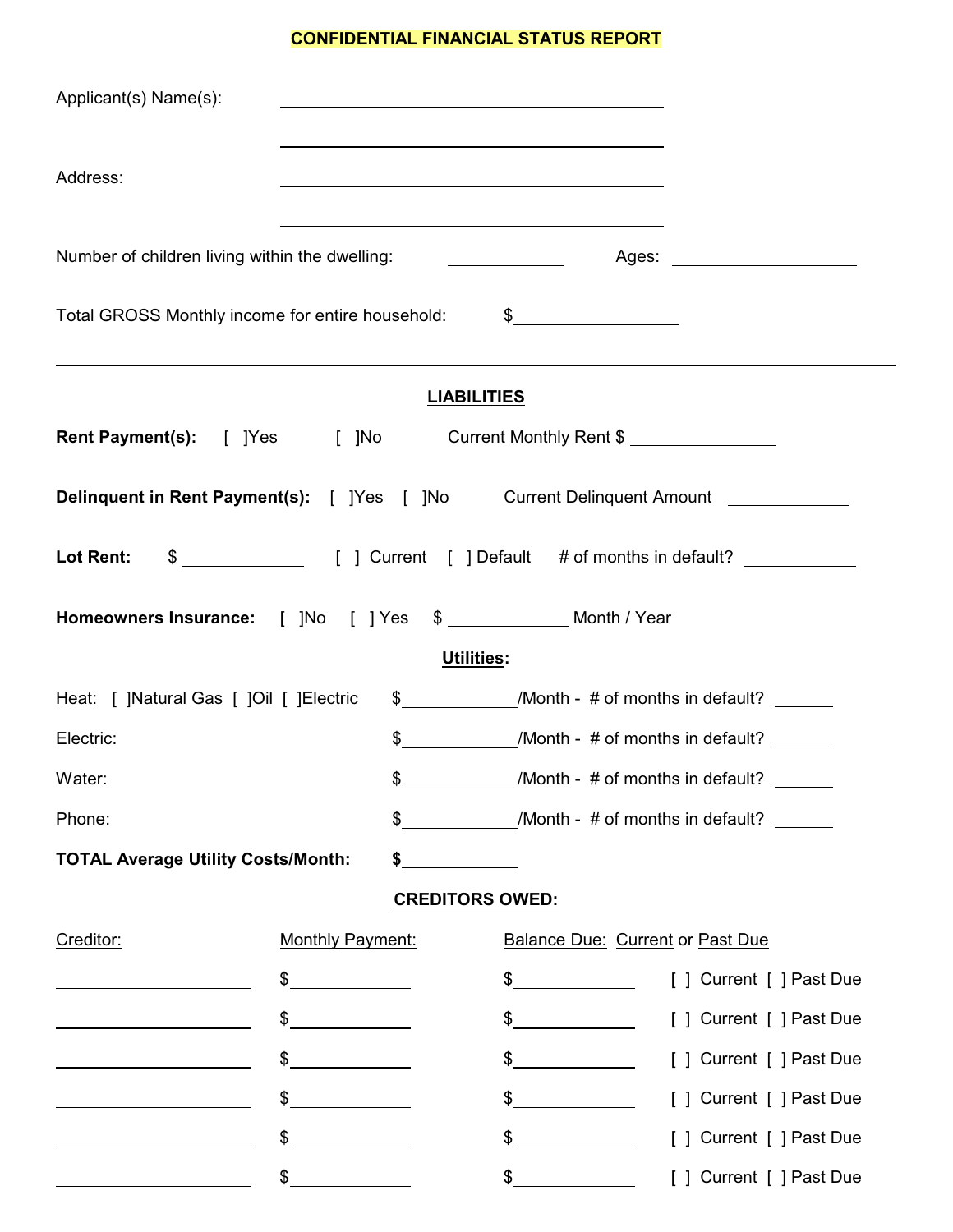**HAMBURG COMMUNITY DEVELOPMENT 6100 South Park Avenue \* Hamburg \* New York \* 14075 (716) 648-6216 \* [www.townofhamburgny.com/community-development](http://www.townofhamburgny.com/cdbg) Director: Christopher Hull \* Assistant Director: Timothy J. Regan**

**Hamburg Town Supervisor: Randall A. Hoak Council Members: Megan A. Comerford \* Shawn P. Connolly \* Elizabeth C. Farrell \* Karen L. Hoak**



# **Homeless Prevention Program (HPP) Authorizations/Certifications**

## **"Authorization to Receive and Verify Credit Information"**

(I)(We) hereby consent to the sharing among you of any credit information which (I)(we) obtain for the purpose of processing (my)(our) application for the Town of Hamburg Homeless Prevention Program. (I)(We) waive any rights which (I)(we) may have to keep that information confidential so long as it is shared only among you for determining my eligibility to receive any funds through this program. (I)(We) also agree to hold harmless the Town of Hamburg from any claims or damages for use of that information in the manner provided bythis waiver. NOTICE TO APPLICANT: By signing this form you consent to lenders sharing credit information about you to process this application.

**SIGNATURE(S):** 

**DATE:** 

# **"Authorization to Receive and Verify Employment Information"**

(I)(We) hereby consent to the sharing among you of any credit information which (I)(we) obtain for the purpose of processing (my)(our) application for the Town of Hamburg Homeless Prevention Program. (I)(We) waive any rights which (I)(we) may have to keep that information confidential so long as it is shared only among you for determining my eligibility to receive any funds through this program. (I)(We) also agree to hold harmless the Town of Hamburg from any claims or damages for use of that information in the manner provided bythis waiver. NOTICE TO APPLICANT: By signing this form you consent to lenders sharing credit information about you to process this application.

**SIGNATURE(S):** 

**DATE:** 

I hereby certify that I/We am/are the occupant(s) of the rental unit to be included within the Town of Hamburg Homeless Prevention Program. To the best of my knowledge, all of the information provided above is true and accurate. I agree to cooperate with the **Town of Hamburg Department of Community Development** which is administering this program and to comply with their specified rules and procedures.

The above information provided within this application is true and accurate to the best of my knowledge. I am aware that Section 1001 of Title 18 of the United States code makes it a criminal offense to make willful false statements or misrepresentations to any department or agency of the United States as to matters within its jurisdiction. **In addition,** I also certify that all information provided in this program application and all financial information provided to the Town of Hamburg is true and accurate. If upon further review, information that was provided to the Town of Hamburg for program purposes is found to be false, I understand that criminal proceedings will be commenced.

**SIGNATURE(S):** 

**DATE:**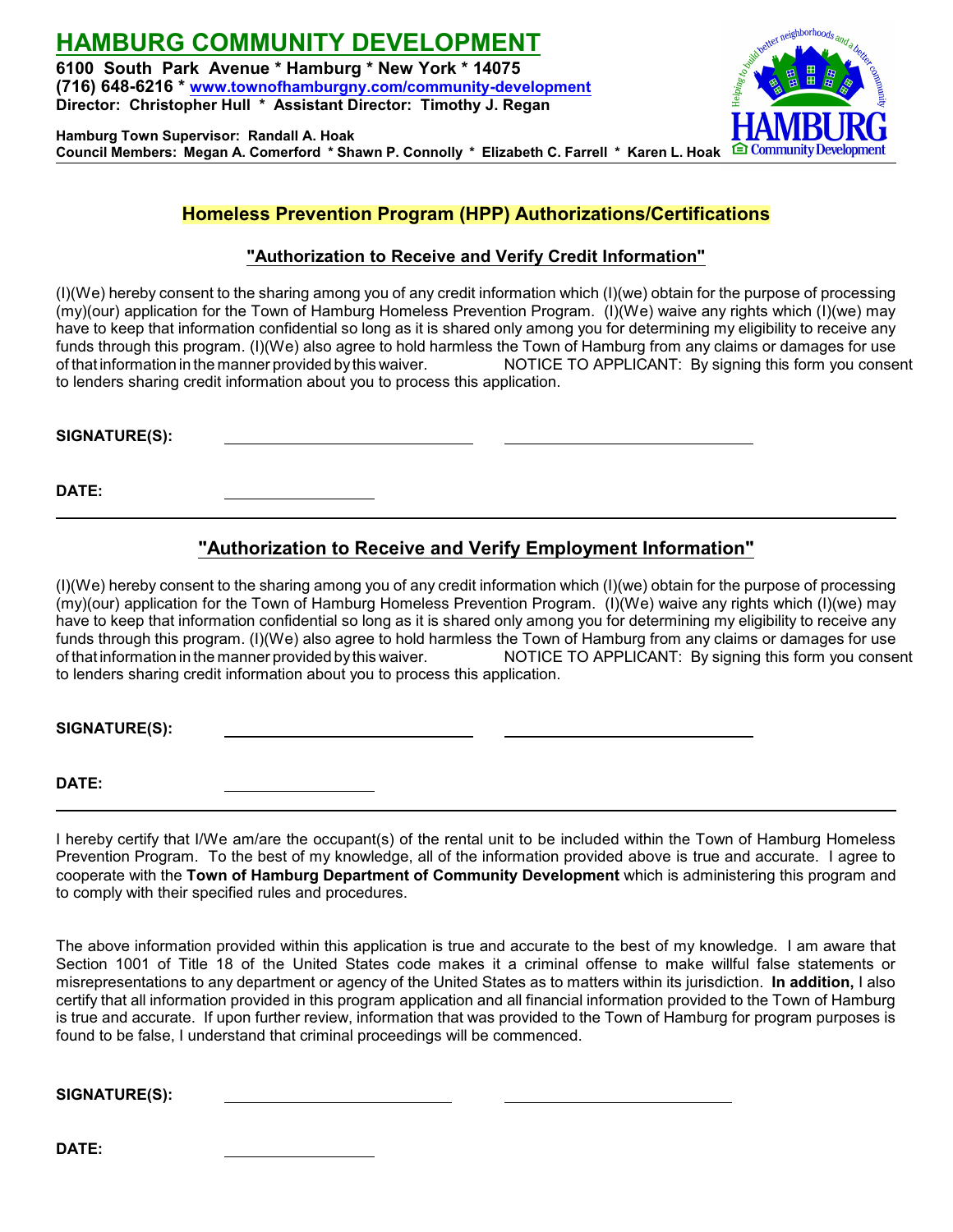**HAMBURG COMMUNITY DEVELOPMENT 6100 South Park Avenue \* Hamburg \* New York \* 14075**

**(716) 648-6216 \* [www.townofhamburgny.com/community-development](http://www.townofhamburgny.com/cdbg) Director: Christopher Hull \* Assistant Director: Timothy J. Regan**



**Hamburg Town Supervisor: Randall A. Hoak Council Members: Megan A. Comerford \* Shawn P. Connolly \* Elizabeth C. Farrell \* Karen L. Hoak**

## **Exhibit "A"**

### **Town of Hamburg Homeless Prevention Program (HPP) Income Verification & Required Documents (Copies ONLY)**

- 1) Copy of Rental Agreement for unit being rented or Copy of lot rent lease agreement.
- 2) Copy of eviction notice.
- 3) Copy of renters/homeowners insurance policy.
- 4) Copy of latest federal and state income tax filings (INCLUDING ALL SCHEDULES AND W-2's).
- 5) Verification of checking and savings accounts, interest and annuities. (Provide last three months statements from your financial institution.
- 6) Verification of employment (four most recent pay stubs for all employed occupants).
- 7) Verification of benefits: (Provide copies of notice of award or benefit)
	- a) Social Security
	- b) Pension
	- c) SSI
	- d) Disability
	- e) Alimony/child support
	- f) Food stamps/HEAP/Etc.
	- g) Veterans
	- h) Unemployment
	- I) Welfare
	- j) Insurance dividends
	- k) Other
- 8) Verification of ALL land owned (Deed or title to property).
- 9) Verification of certificates of deposit (produce all financial documentation).
- 10) Verification of all annuities, insurance income, etc.

## **Please submit income documentation from the list above that applies to all members of your household.**

| 2021 HUD Income Limits - May 1, 2021: | <b>Family</b> | <b>Maximum</b> |
|---------------------------------------|---------------|----------------|
|                                       | Size:         | Income:        |
|                                       | 1             | \$44,200       |
|                                       | 2             | \$50,500       |
|                                       | 3             | \$56,800       |
|                                       | 4             | \$63,100       |
|                                       | 5             | \$68,150       |
|                                       | 6             | \$73,200       |
|                                       | 7             | \$78,250       |
|                                       | 8 or more     | \$83,300       |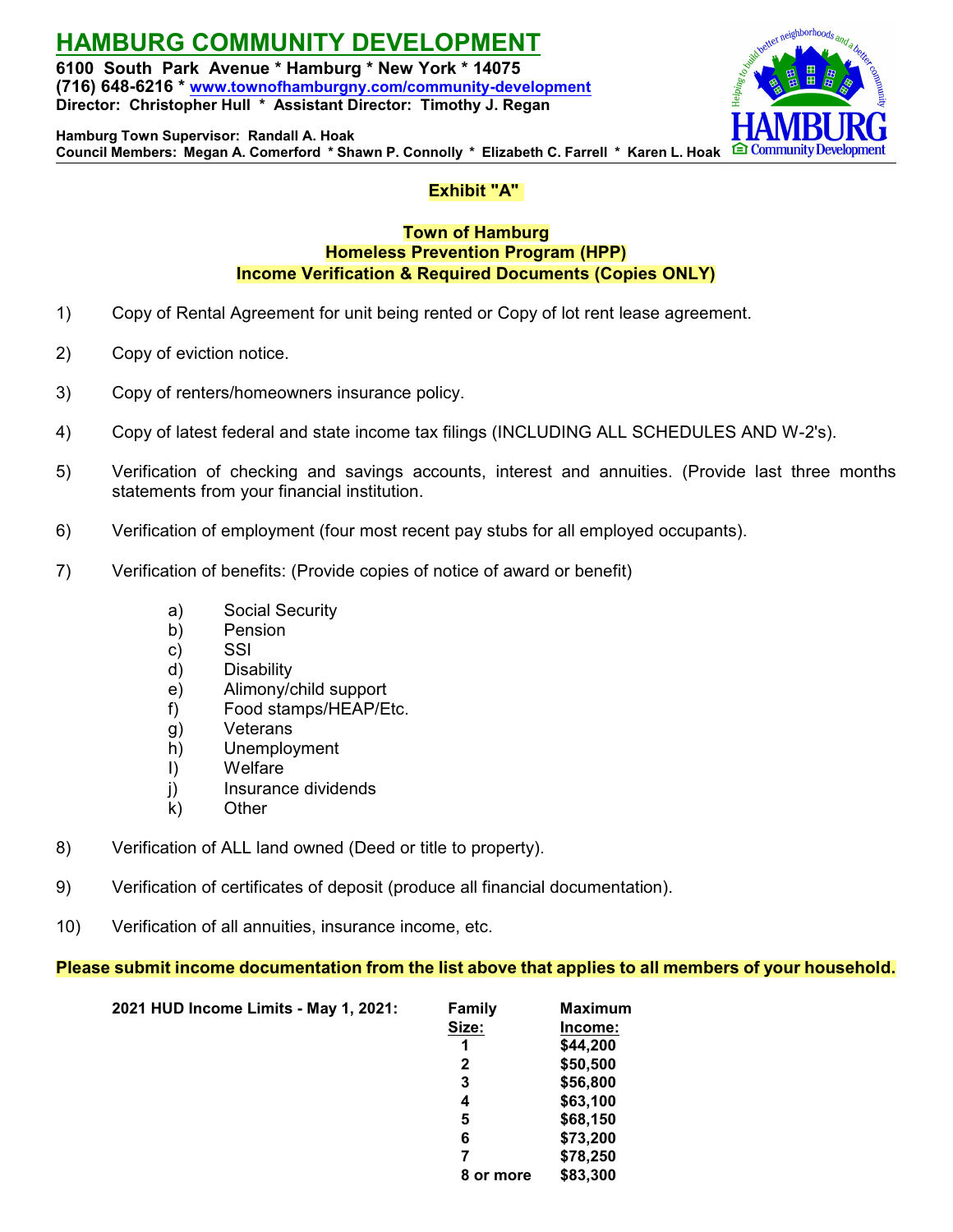# **HAMBURG COMMUNITY DEVELOPMENT**

**6100 South Park Avenue \* Hamburg \* New York \* 14075 (716) 648-6216 \* [www.townofhamburgny.com/community-development](http://www.townofhamburgny.com/cdbg) Director: Christopher Hull \* Assistant Director: Timothy J. Regan**

stter neighborhoods **∈ Community** 

**Hamburg Town Supervisor: Randall A. Hoak Council Members: Megan A. Comerford \* Shawn P. Connolly \* Elizabeth C. Farrell \* Karen L. Hoak**

### **Exhibit "B" Homeless Prevention Program (HPP) Data Collection ONLY**

**For U.S. Department of Housing & Urban Development (HUD) Reporting Use Only (Not for program selection)**

| <b>Ethnicity:</b> | (Select only one)    | <b>Hispanic or Latino:</b>                        |  |
|-------------------|----------------------|---------------------------------------------------|--|
|                   |                      | <b>Not Hispanic or Latino:</b>                    |  |
| Race:             | (Select one or more) | <b>American Indian or Alaska Native:</b>          |  |
|                   |                      | Asian:                                            |  |
|                   |                      | <b>Black or African American:</b>                 |  |
|                   |                      | <b>Native Hawaiian or Other Pacific Islander:</b> |  |
|                   |                      | White:                                            |  |

**Person(s) residing in home and age(s):**

| Name: | Age: ___________   |
|-------|--------------------|
| Name: | Age: ___________   |
| Name: | Age: ___________   |
| Name: | Age: _______       |
| Name: | Age: ____________  |
| Name: |                    |
| Name: | Age: _____________ |
| Name: |                    |
|       |                    |

**This information will NOT be used in the selection of program participants. All housing and program selection is available on an Equal Opportunity Basis. The Town of Hamburg heeds all federal and state Fair Housing Laws as well as having its own, more strict, Fair Housing Law. Furthermore, the Town of Hamburg is under contract with Housing Opportunities Made Equal, Inc. (HOME) to further Fair Housing within the town. For more information on Fair Housing, please contact the Town of Hamburg or Housing Opportunities Made Equal, Inc. For a brochure detailing the Town of Hamburg's Fair Housing law, contact 648-6216.**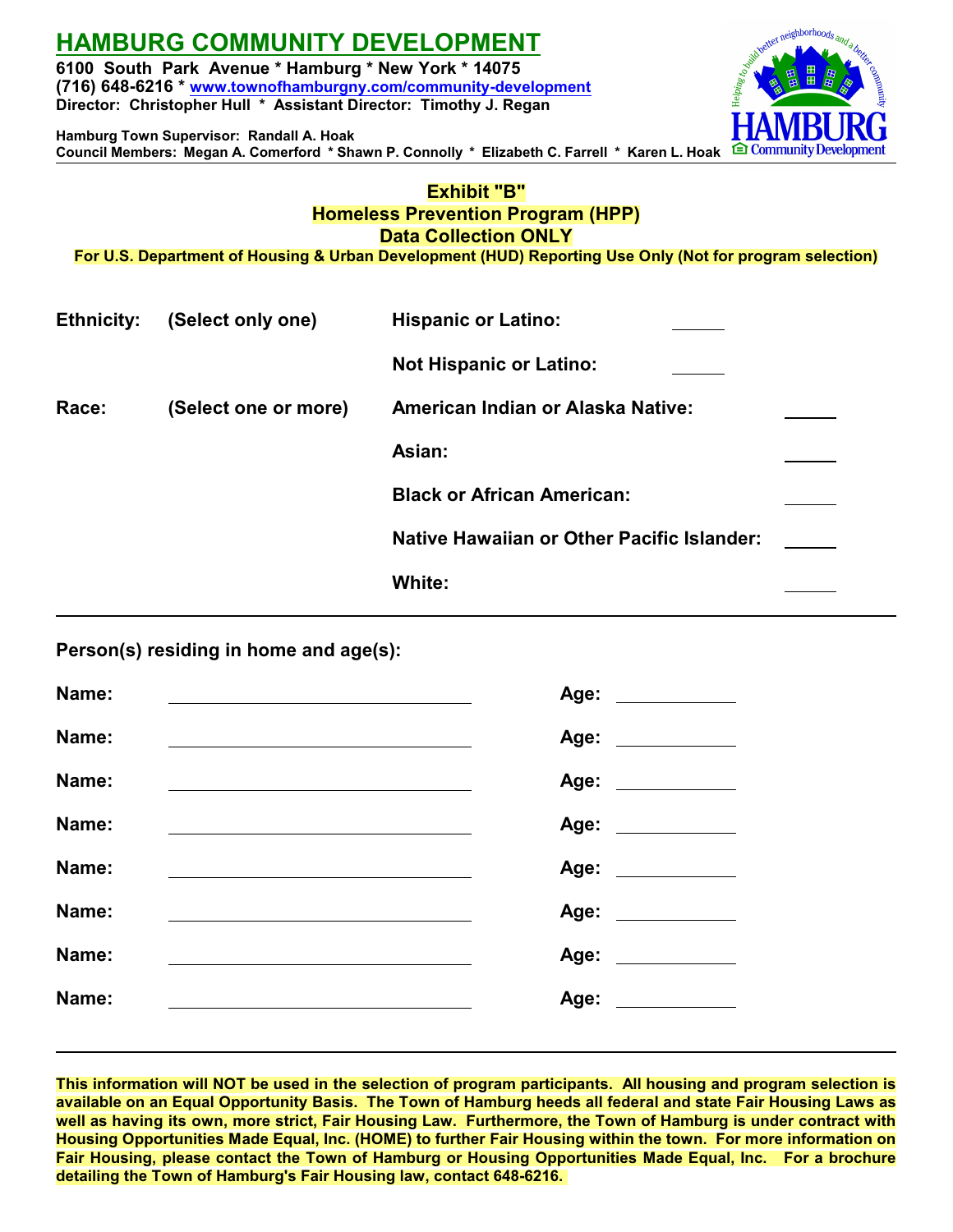# **HAMBURG COMMUNITY DEVELOPMENT**

**6100 South Park Avenue \* Hamburg \* New York \* 14075 (716) 648-6216 \* [www.townofhamburgny.com/community-development](http://www.townofhamburgny.com/cdbg) Director: Christopher Hull \* Assistant Director: Timothy J. Regan**

**Hamburg Town Supervisor: Randall A. Hoak Council Members: Megan A. Comerford \* Shawn P. Connolly \* Elizabeth C. Farrell \* Karen L. Hoak**

### **Form to Obtain/Release Confidential Information - Homeless Prevention Program**

I/We, hereby authorize the Town

of Hamburg Department of Community Development to *obtain/release* information *from/to* (community manager, landlord, utility company contact(s), employer(s), attorney, etc.) for the purpose of expediting my progress into/through the Homeless Prevention Program (HPP). This information will be utilized for this program only.

| Name:                     | $\overline{(1^{st}$ Contact) | Name:                     | $(2nd$ Contact)           |
|---------------------------|------------------------------|---------------------------|---------------------------|
| Address:                  |                              | Address:                  |                           |
| Phone #:<br>Relationship: |                              | Phone #:<br>Relationship: |                           |
| Name:                     | $\overline{3^{rd}$ Contact)  | Name:                     | (4 <sup>th</sup> Contact) |
| Address:                  |                              | Address:                  |                           |
| Phone #:                  |                              | Phone #:                  |                           |
| Relationship:             |                              | Relationship:             |                           |

By completing this form, the Town of Hamburg Department of Community Development is authorized to discuss my file/case with the above named person(s). I understand that I waive any and all confidentiality I have with the Town of Hamburg Department of Community Development for this purpose. Furthermore, with my signature, I understand that the Town of Hamburg, the United States Department of Housing and Urban Development, the State of New York nor the County of Erie, its employees/agents are NOT responsible or liable for any breach of confidentiality, liability or damage which might arise from the release of confidential information for the purpose of this program.

**Client Signature** Client Signature Client Signature

#### **STATE OF NEW YORK) COUNTY OF ERIE) SS:**

On the \_\_\_\_\_ day of\_\_\_\_\_\_\_\_\_\_\_\_\_\_\_\_\_\_\_\_,in the year \_\_\_\_\_, before me, the undersigned, a notary public in and for said<br>state, personally appeared **the interpared**, personally known to me or proved to me on the basis of  $\overline{\phantom{a}}$ , personally known to me or proved to me on the basis of **satisfactory evidence to be the individual(s) whose name(s) is/are subscribed to the within instrument and acknowledged to me that he/she/they executed the same in his/her/their capacity(ies), and that by his/her/their signature(s) on the instrument, the individual(s), or the person upon behalf of which the individual(s) acted, executed the instrument.**

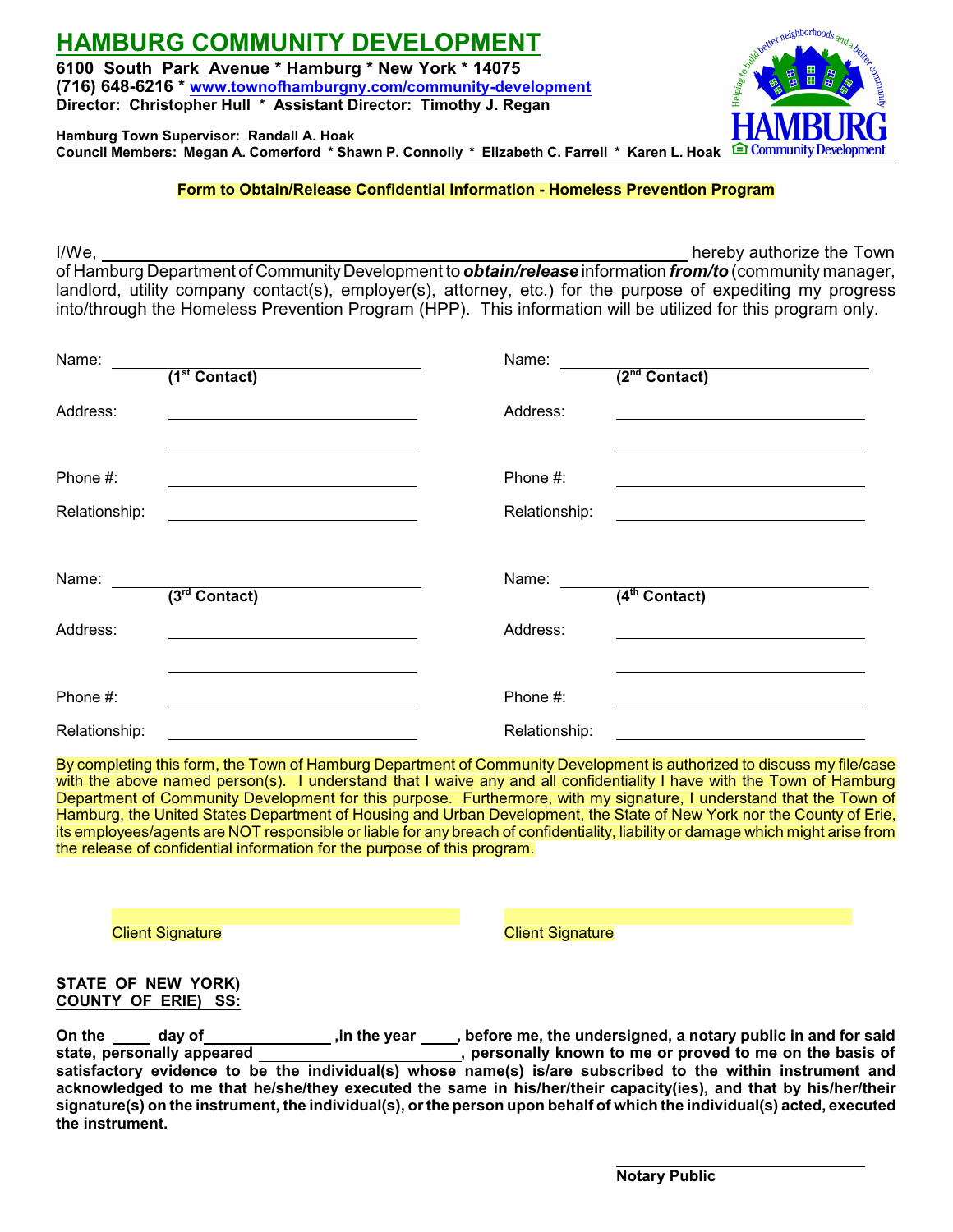**HAMBURG COMMUNITY DEVELOPMENT 6100 South Park Avenue \* Hamburg \* New York \* 14075 (716) 648-6216 \* [www.townofhamburgny.com/community-development](http://www.townofhamburgny.com/cdbg) Director: Christopher Hull \* Assistant Director: Timothy J. Regan**



**Hamburg Town Supervisor: Randall A. Hoak**

**Council Members: Megan A. Comerford \* Shawn P. Connolly \* Elizabeth C. Farrell \* Karen L. Hoak**

### **Town of Hamburg Homeless Prevention Program (HPP) Guidelines/Regulations**

The goal of this Homeless Prevention Program **\*** (HPP) is to provide assistance to the following:

- I) Class of Assistance:
	- A) Low and moderate income persons/families that are at risk of becoming homeless or will otherwise become homeless.
	- B) Low and moderate income persons/families who are currently homeless by rapidly re-housing them on a temporary basis until more permanent housing becomes available.
	- C) Low and moderate income persons/families who are in most need of temporary assistance.

**\* = Due to the funding source for this program, assistance will be provided to persons/families who are most likely to achieve and maintain stable housing once they have been assisted by our program. Program eligibility is limited to a one (1) time use (Subject to funding source and availability).**

- II) Definitions:
	- A) **Low and moderate income (as of May 1, 2021):**

| Family    | Maximum  |
|-----------|----------|
| Size:     | Income:  |
| 1         | \$44,200 |
| 2         | \$50,500 |
| 3         | \$56,800 |
| 4         | \$63,100 |
| 5         | \$68,150 |
| 6         | \$73,200 |
| 7         | \$78,250 |
| 8 or more | \$83,300 |
|           |          |

{Income limits are subject to change at any time by HUD.}

- B) At Risk of becoming homeless:
	- 1) Household has received notice that they will be evicted within the next two weeks.
	- 2) Household has experienced a sudden and significant loss of all income.
	- 3) Household has experienced a sudden and significant increase in their utility payments to the point where they can no longer afford them.
	- 4) Household has been told that they will be evicted due to health issues.
- C) Homeless:
	- 1) Living on the street, car, park, sidewalk, or abandoned building.<br>2) Living in an emergency shelter.
	- Living in an emergency shelter.
	- 3) Is being evicted within a week from a private dwelling.
	- 4) Is being discharged from an institution without having anywhere to go/reside.<br>5) Is fleeing existing housing due to one of the following reasons:
	- Is fleeing existing housing due to one of the following reasons: (Domestic Violence; Physical Abuse; Sexual Abuse; etc.)